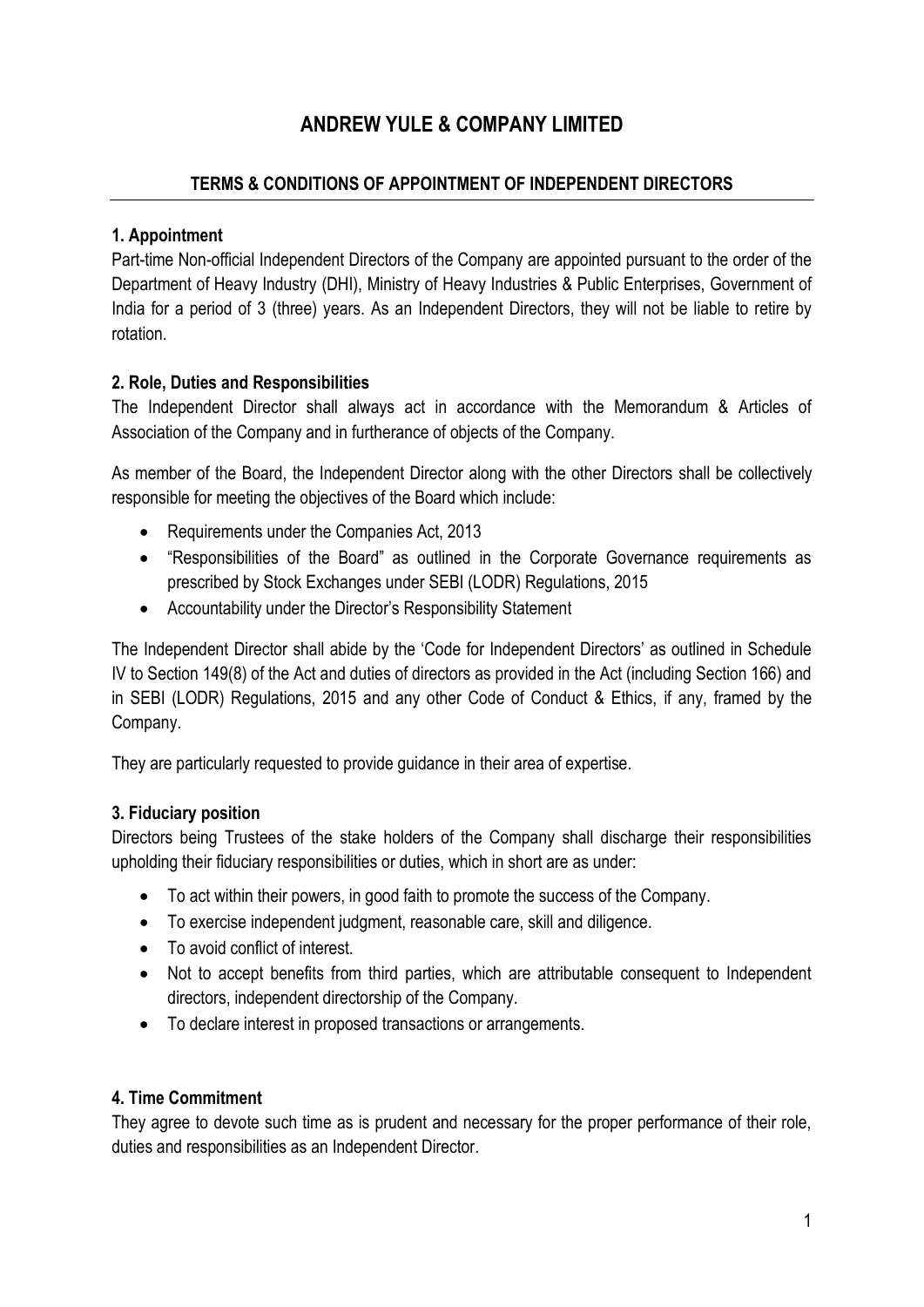#### **5. Board Committees**

The Board has constituted various Board Level Committees as required under statutory regulations & guidelines and as required for the functioning of the Company. Certain committees require mandatorily having Independent Directors and members are required to function as per terms of reference of the respective Committees.

They shall strive to attend all meetings of the Board of Directors and of the Board committees of which he is a member and to attend the General Meetings of the Company. They shall work as a team with other Board members in a spirit of cooperation.

#### **6. Remuneration**

Independent Directors annual remuneration will be as under:

- Sitting fees for attending each meeting of the Board and its Committees as may be determined by the Board from time to time, and
- Independent Directors will be entitled to reimbursement of expenses incurred by Independent Directors in connection with attending the Board meetings, Board Committee meetings, general meetings and in relation to the business of the Company towards hotel accommodation, travelling and other out-of-pocket expenses.
- Pursuant to applicable law, Independent Director will not be entitled to any stock options.

# **7. Training**

Independent Directors will be entitled to the benefit of a training program to familiarize themselves with the business and affairs of the Company, growth plans, the peculiarities of the industry in which the Company operates its goals and expectations and long term plans and objectives.

#### **8. Independence**

The Board of Directors of the Company inter alia has given due consideration to Independent Directors declaration of being qualified as 'independent' in accordance with the provisions of Companies Act, 2013 and SEBI (LODR) Regulations, 2015. Independent Directors are expected to continue to be qualified as 'independent' during their tenure and provide periodic declaration to the effect as required by regulations. Independent Directors will be identified as 'Independent Director' in the annual report and other documents and publications of the Company. If circumstances change and Independent Director believe it may not be possible for Independent Director to retain their independence they should discuss this with the CMD as soon as practicable.

#### **9. Changes of personal details**

During the Term, they shall promptly intimate the Company Secretary and the Registrar of Companies in the prescribed manner, of any change in address or other contact and personal details provided to the Company.

# **10. Disengagement**

They may resign from the directorship of the Company by giving a notice in writing to the Company stating the reasons for resignation. The resignation shall take effect from the date on which the notice is